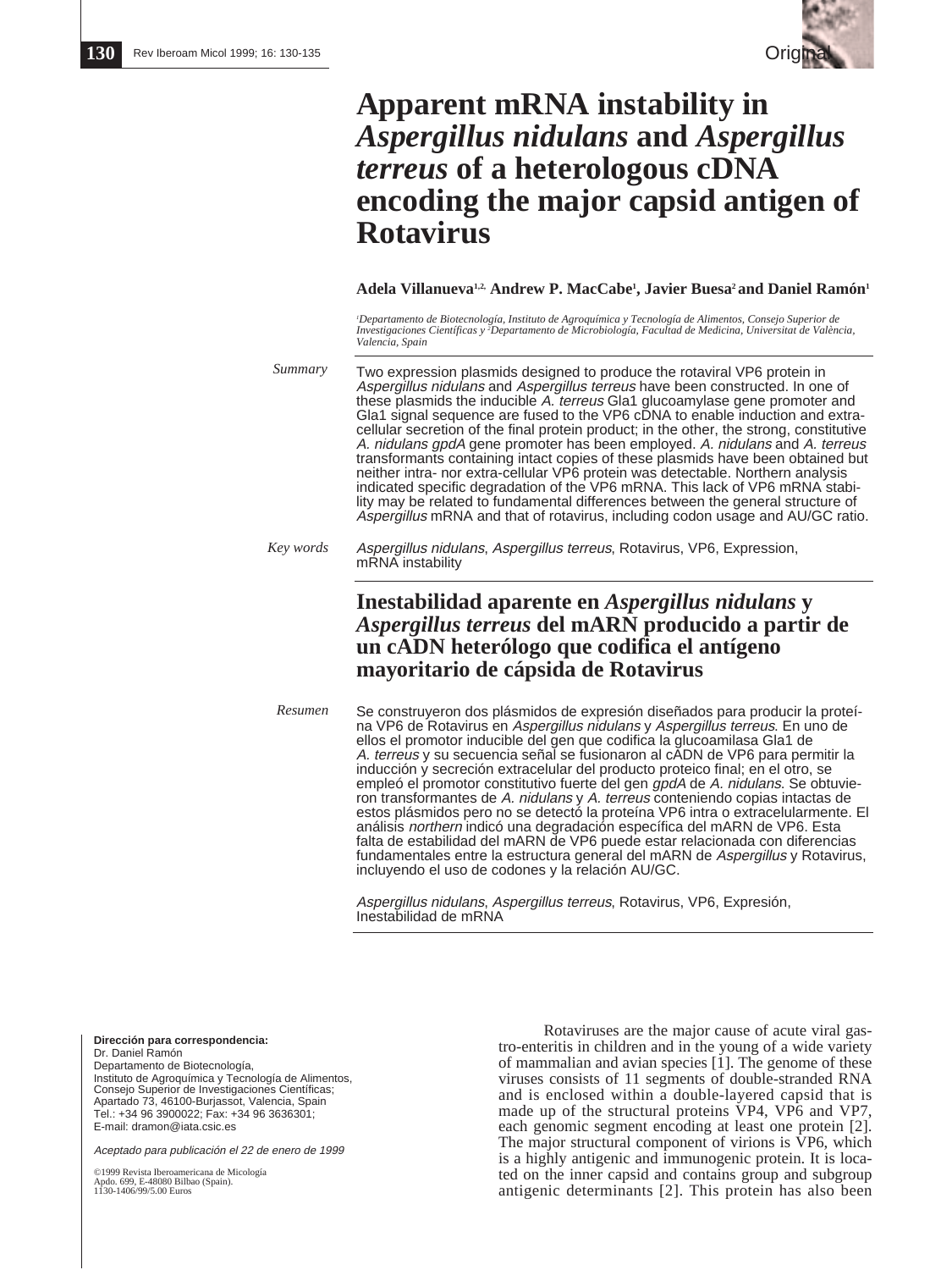associated with viral RNA polymerase activity and is the major protein detected in most diagnostic enzyme-linked immunoabsorbent assays [3]. These properties make VP6 an important target for gaining an understanding of the rotaviral replication process, to facilitate vaccine testing and to provide a possible means for the production of inexpensive diagnostic tests. In this regard, the gene encoding VP6 from the simian rotavirus strain SA11 [4] has already been expressed in baculovirus at high rates [5]. However, the availability of an alternative system for protein production based on fermentation by microorganisms, specifically filamentous fungi, may confer practical advantages such as greater ease of handling and protein purification.

Fungi of the genus *Aspergillus* have been employed to produce high levels of extracellular proteins (for reviews see [6,7]). Strains of the species *Aspergillus awamori* [8], *Aspergillus niger* [9] and *Aspergillus oryzae* [10] have been used successfully as industrial hosts. *Aspergillus terreus* is also a well known secretor of extracellular enzymes for which we have previously developed two transformation systems [11,12]. With regard to expression vectors, various constructs containing constitutive [9] or inducible [10,13-15] promoters have been developed. We have previously cloned the *A. terreus gla1* gene which encodes the major Gla1 glucoamylase [16], the expression of which is strongly induced by starch or maltose and repressed by glucose [16].

In this article we report the construction of expression vectors for VP6 using both the inducible *gla1* and the constitutive *Aspergillus nidulans gpdA* (glyceraldehyde 3-phosphate dehydrogenase) gene promoters. These have been used to investigate VP6 production in both the genetic model organism *A. nidulans* and the more efficient secretory organism *A. terreus*.

### **MATERIALS AND METHODS**

*Strains and culture conditions. Escherichia coli* DH5α[F-, *endA1, hsdR17, gyrA96, thi1, recA1, supE44,* <sup>∆</sup>*lacU169,* (Φ*80 lacZ*∆*M15*)] was used for cloning purposes. *A. terreus* wild type (CECT 2663), obtained from the Spanish Type Culture Collection, and *A. nidulans argB*2*, metG*1*, biA*1 were used as recipient strains in transformation experiments. Both were grown in appropriately supplemented *Aspergillus* minimal medium (AMM) [17]. Transfers of mycelia transformed with pGLAVP6 (see later) which carries a maltose inducible promoter, from non-inducing (1% w/v glucose) to inducing (1% w/v maltose) conditions, were performed as described by Ventura *et al.* [16]. For transformations, *A. nidulans* and *A. terreus* protoplasts were prepared as detailed in Ventura & Ramón [11]. *A. nidulans* protoplasts were co-transformed using pILJ16 which carries the *argB*2 gene [18] as the selectable marker and subsequently selected for arginine prototrophy; *A. terreus* was co-transformed with pAN7-1 [19] and transformants selected for hygromycin resistance. A molar ratio of 10:1 of plasmids pGLAVP6 and pGPDVP6 with respect to the selectable plasmids pIJ16 and pAN7-1 was used in co-transformations (see below for details).

Simian rotavirus SA11 (ATCC VR-899) was grown and purified from infected fetal rhesus monkey kidney cells (MA104) as previously detailed [20].

*General nucleic acid manipulations.* Nucleic acid manipulations, blotting and hybridization were carried out using standard methods [21]. Rotaviral dsRNA isolation and cDNA synthesis were carried out as described by Buesa *et al.* [22]; fungal RNA isolation and northern

analyses were done as detailed by MacCabe *et al.* [23]. Radiolabelled probes were prepared by the random hexanucleotide method [24].

*Construction of plasmids pGLAVP6 and pGPDVP6.* VP6 cDNA was synthesized from double stranded rotaviral RNA by reverse transcription in a final volume of 30 µl using the oligonucleotides VP6A and VP6B [22]. The VP6 oligonucleotides used for both RT and PCR were designed on the basis of the published VP6 sequence [25] and include restriction enzyme sites to facilitate cloning. VP6A (5'-CTTCAACATCCATGGCCTA-TAC-3') corresponds to positions  $-7$  to  $+15$  of the VP6 gene and includes the *Nco*I restriction enzyme site; VP6B (5'-AAAGTTGGATCCCAAGTTGTTAGC-3') corresponds to positions  $+1202$  to  $+1225$  of VP6 and includes the *Bam*HI restriction enzyme site (both restriction sites are underlined). One microliter of the resulting cDNA synthesis reaction mix was then subject to PCR amplification in a final volume of 50 µl using oligonucleotides VP6A and VP6B under the following cycling conditions: 1 x (94∞C for 2 min), 40 x (94∞C for 1 min, 47∞C for 2 min and 72∞C for 2 min), 1 x 72∞C for 10 min) [22]. The PCR product was subject to agarose gel electrophoresis, and the resulting 1.23 kb fragment was excised and purified with 'GeneClean' (Bio 101, La Jolla, Cal). This fragment was subsequently digested with *Nco*I and *Bam*HI.

Plasmid pGLAVP6 was constructed as follows. A DNA fragment of approximately 690 bp containing upstream sequences and the signal peptide of the *A. terreus gla1* gene [16] was obtained by PCR using 1 ng of plasmid pATGLA1 (a pBSsk<sup>+</sup> plasmid containing a 2.8 kb *Eco*RI-*Hin*dIII fragment carrying the complete *A. terreus gla1* structural gene plus 596 bp of upstream sequence [16]) as template, and the oligonucleotides M13 reverse and PGLA-2 (5'-CATCCATGGAGACTGG-3', spans positions  $+89$  to  $+104$  of the *gla1* gene), the latter of which contains an introduced *Nco*I site (underlined). Amplification was carried out using the following cycling conditions: 1 x (95∞C for 2 min), 40 x (95∞C for 1 min, 48∞C 2 min, 72∞C 3 min), 1 x (72∞C for 5 min). The amplified fragment was digested with *Eco*RI (a naturally occurring site in the *gla1* upstream sequence at position - 596) and *Nco*I and cloned in plasmid pUCBM20 (Boehringer Mannheim, Germany), previously digested with the same enzymes, yielding plasmid pGLA1. The *trpC* terminator was obtained from plasmid pAN7-1 [19] as a 783 bp *Bam*HI-*Hin*dIII fragment. The *Nco*I-*Bam*HI VP6 fragment which contains the entire VP6 ORF and the *Bam*HI-*Hin*dIII *trpC* fragment were cloned in *Hin*dIII-*Nco*I digested pGLA1 in a triple point ligation reaction, yielding the 5.3 kb plasmid pGLAVP6 (Figure 1). Plasmid pGPDVP6 (6.9 kb) was constructed in a similar way (Figure 1): the *Nco*I-*Bam*HI VP6 fragment and the *Bam*HI-*Hin*dIII *trpC* terminator were ligated to *Nco*I-HindIII digested pPGPD. pPGPD contains 2.3 kb of *A. nidulans* sequence upstream of the glyceraldehyde-3-Pdehydrogenase (*gpdA*) coding sequence [26].

All PCR fragments were sequenced in order to ensure the absence of PCR-induced mutations. Restriction analyses were performed to confirm the structures of the recombinant plasmids and correct in-phase union of promoters with VP6 was confirmed by DNA sequencing.

*Protein analysis.* Protein extraction from mycelia was carried out as detailed by Pérez-Esteban *et al.* [27]; fractionation of insoluble material was done using the method of Wingfield *et al.* [28]. Culture supernatant analyses, including western experiments, were conducted as detailed in Ramón *et al.* [29]. Polyclonal antibodies rai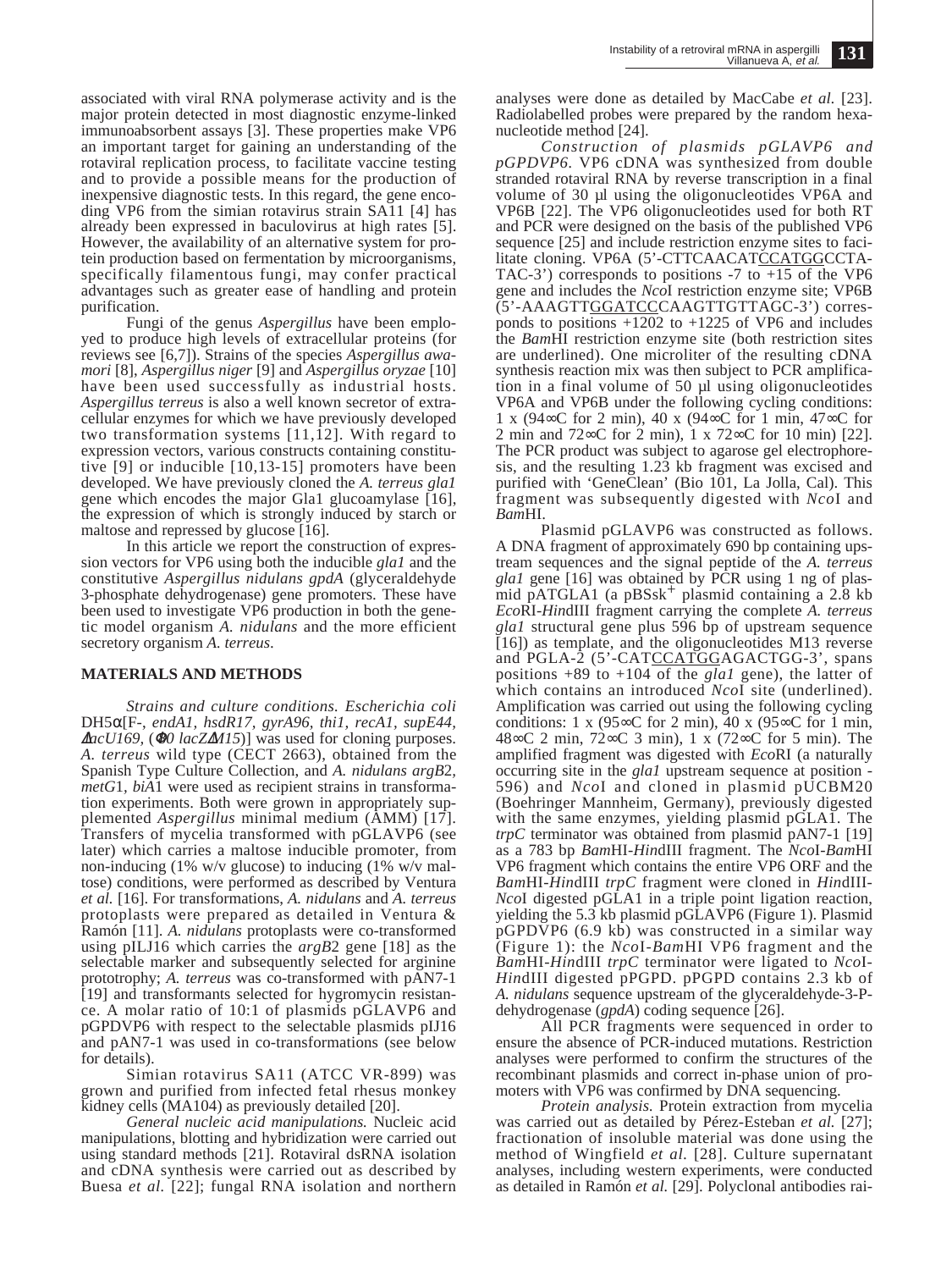sed against VP6 were obtained from Chemicon International Inc. (EE.UU.). Crude extracts of MA104 cells infected with SA11 rotavirus were used as a positive control in western experiments [30].

#### **RESULTS AND DISCUSSION**

*Construction of* A. nidulans *and* A. terreus *strains containing plasmids pGLAVP6 and pGPDVP6.* Two plasmids, pGPDVP6 and pGLAVP6, were constructed as described in Materials and Methods in which the complete coding sequence of rotavirus gene 6 (encodes the viral capsid protein VP6) was placed under the control of either a constitutive or an inducible promoter (Figure 1). pGPDVP6 contains the *A. nidulans gpdA* (glyceraldehyde-3-P-dehydrogenase) constitutive promoter and pGLAVP6 contains the *A. terreus gla1* (glucoamylase) promoter which is induced in the presence of starch or maltose [16]. With regard to the latter, clustal analysis of



Figure 1. Restriction maps of plasmids pGLAVP6 and PGPDVP6.

the deduced amino acid sequence of Gla1 and the corresponding glucoamylase sequences deduced for a variety of fungal species indicates the occurrence of a 'pro' sequence which follows the signal peptide [31]. The sequence encoding the predicted *A. terreus* glucoamylase signal peptide and presumed 'pro' sequence was fused in phase with the VP6 ORF since previous work has shown that the *A. terreus* Gla1 glucoamylase is efficiently secreted when

expressed heterologously in *A. nidulans* (Ventura and Ramón, unpublished results). The fusion protein comprising the first 32 amino acids of Gla1 plus the complete VP6 protein may thus be expected to be produced and secreted extracellularly. In the case of pGPDVP6 the absence of a signal peptide should result in the intracellular location of the heterologous protein.

Plasmids pGLAVP6 and pGPDVP6 were introduced by co-transformation into both *A. nidulans* and *A. terreus* hosts as detailed in Materials and Methods. *A. nidulans* co-transformants obtained using pGLAVP6 and pGPDVP6 were designated NGLA (one transformant) and NGPD (three transformants), respectively; *A. terreus* co-transformants arising from pGLAVP6 and pGPDVP6 were designated TGLA (eight transformants) and TGPD (ten transformants), respectively. Co-transformant genomic DNAs were digested with *Eco*RI and *Hin*dIII and analyzed by Southern blotting using a PCR-generated



Figure 2. Southern blot analysis of transformants. Lanes 1 and 2 were loaded with 10 ng of *EcoRl/HimdIII* digested pGPDVP6 and pGLAVP6, respectively, as positive controls. Lanes 3-9 were loaded with 10 µg of transformant lans-pILJ16 strains were transformed with the selection plasmids only and are included as controls.

fragment of the VP6 gene as a probe (Figure 2). Since the promoter-VP6-terminator fusion occurs on fragments that are spanned by *Eco*RI and *Hin*dIII, the occurrence of bands in digests of transformant genomic DNAs of the same sizes as those detected in the *Eco*RI/*Hin*dIII digested plasmids (pGPDVP6: 4293 bp; pGLAVP6: 2683 bp) indicates the presence of at least one intact copy of the promoter-VP6-terminator fusion region. With the exception of TGPD-1, the co-transformants contained multiple copies of the transforming DNA.

*Analysis of VP6 production in co-transformants.* Several NGLA and TGLA co-transformants (containing the maltose-inducible promoter/VP6 recombinant fragment) were grown for 24 h in AMM with  $1\%$  (w/v) gluco-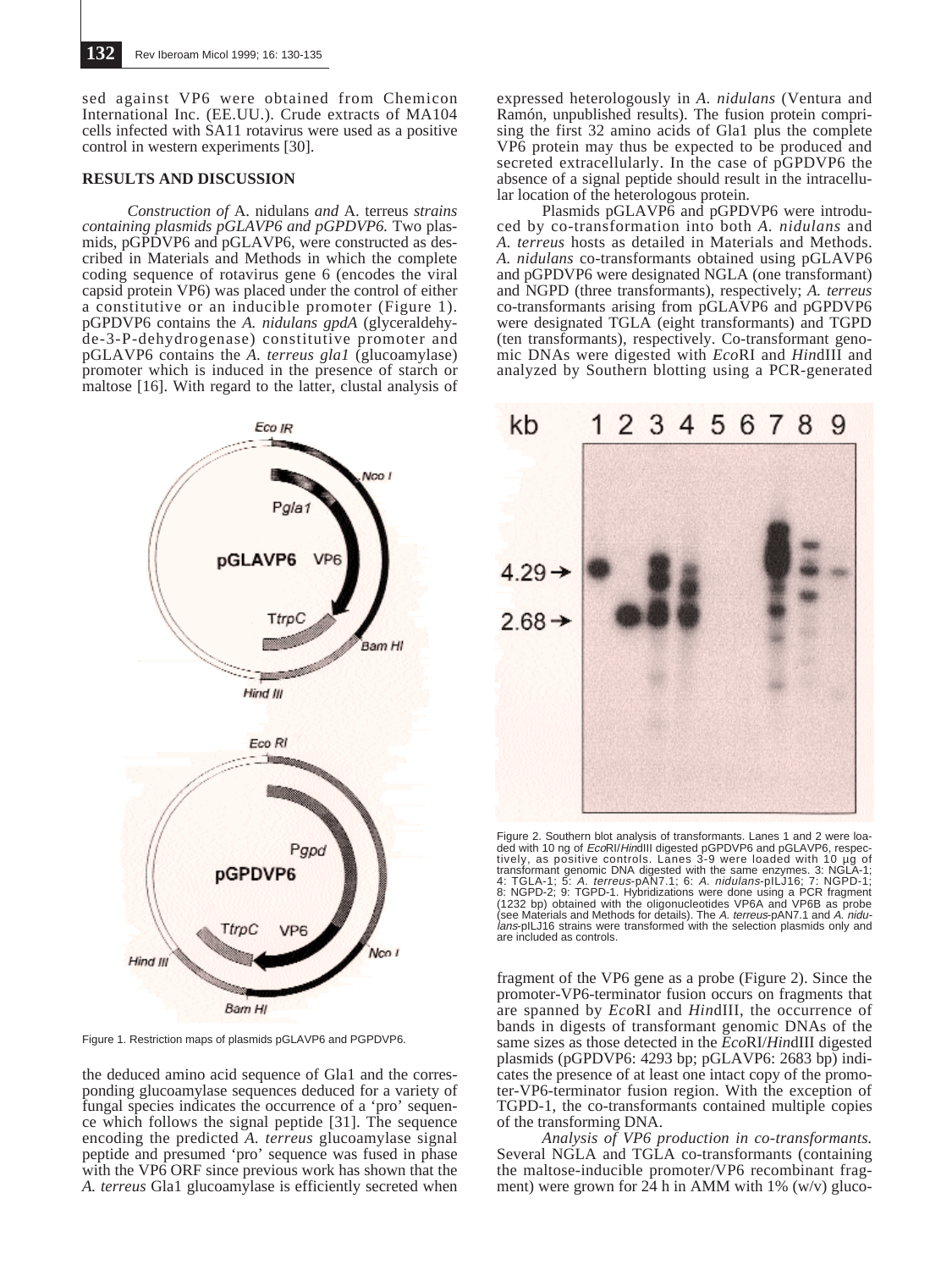se and then transferred to AMM containing 1% (w/v) maltose as sole carbon source, conditions previously shown to result in Gla1 expression in both *A. terreus* and *A. nidulans* transformants [16]. Aliquots of culture filtrates were taken at various times (24 h, 48 h, 72 h, 96 h and 120 h) after transfer and analyzed by western blotting using a polyclonal antibody raised against VP6. In contrast to the production of Gla1 previously observed in *A. nidulans* transformants 24 h after transfer [31], no VP6-specific band was detected in media samples (either non-concentrated or concentrated) obtained from either the NGLA or TGLA co-transformants, whilst VP6 was detected in an extract of rotavirus-infected MA104 cells which was used as a positive control (data not shown).

Intracellular production of VP6 was investigated in the both the aforementioned transformants carrying the maltose-inducible VP6 recombinant and those transformants carrying the constitutive *gpd* promoter/VP6 construct (NGPD and TGPD). In the case of the former, maltose induction (transfer culture) was carried out as previously detailed whereas the latter transformants were grown for 24 h on AMM containing  $1\%$  (w/v) glucose as sole carbon source (direct culture). Mycelia were collected, disrupted and fractionated into soluble and insoluble components. No bands corresponding to VP6 were detected by western blotting of either non-concentrated or concentrated samples (data not shown).

That the lack of production of VP6 extracellularly in co-transformants containing pGLAVP6 is unlikely to be due to problems related to secretion processes or extracellular protease activity is indicated by the apparent lack of VP6 intracellularly in both these and the pGPDVP6 derived co-transformants.

*mRNA analysis.* To investigate whether the apparent lack of VP6 production may be related to problems concerning VP6-specific mRNA levels, mycelia from both transfer (NGLA and TGLA transformants) and direct cultures (NGPD and TGPD transformants) were prepared. Mycelia from direct cultures were collected 24 h after inoculation of spores and mycelia from transfer cultures were collected 24 h after induction by maltose. Total RNAs were extracted and analyzed by northern blotting using probes specific for VP6 and actin [32] sequences. Whereas the actin probe yielded clearly defined bands corresponding to actin mRNA, the VP6 probe yielded smears. Typical northern blot results are shown in figure 3. The actin signal reveals that little or no general mRNA degradation occurred in the samples analyzed and hence suggests that the smearing observed with the VP6 probe is due to specific instability of the VP6 mRNA in both the *A. nidulans* and *A. terreus* transformants. These observations therefore indicate that the inability to detect VP6 by western analysis is not a consequence of degradation by endogenous proteases but rather a problem related to the transcription process or its product. In this context it is noteworthy that the transformants examined contain rearranged integrations of the VP6 recombinant fragment as well as promoter-VP6-terminator fragments of the correct size (see Figure 1). The former may give rise to the synthesis of aberrant transcription products whose hybridization with the VP6 probe could account for the high molecular weight smearing seen in the northern. The nature and genomic location of the integrations may also influence the transcript profile.

Until relatively recently, most studies on heterologous protein production in filamentous fungi have focused on ways to improve yield by the use of multicopy transformants, gene fusion strategies to position strong fungal promoters and protein signal sequences directly upstream



Figure 3. Northern blot analysis. All lanes were loaded with 10 µg of total RNA. A single blot was hybridized, left panel, with the VP6 probe (the same as that described in Figure 2), and subsequently re-hybridized, right were transformed with the selection plasmids only and are included as controls.

of the heterologous gene of interest, and ways to inhibit endogenous fungal protease degradation of the heterologously produced protein. Studies which were designed to provide comparative information on both protein and mRNA production from heterologously expressed fungal and non-fungal genes in *A. awamori* [8], revealed that the levels of non-fungal mRNA produced were very considerably lower than those seen for their heterologous fungal counterparts. Of particular interest is the observation that accumulation of the *Cyamopsis tetragonoloba* αgalactosidase mRNA was influenced by codon usage such that this mRNA was detectable by northern blotting only when the sequence of the transforming gene possessed codon usage similar to that of *Saccharomyces cerevisiae*. Codon usage by *A. awamori*, *A. terreus* and *A. nidulans* is presented in table 1, as is the usage in the VP6 and wild type *Cyamopsis tetragonoloba* αgalactosidase (*aglA*) coding sequences. Whilst there are relatively small differences between the three *Aspergillus* species, the frequency of occurrence of nine codons (shaded) in VP6 is at least 25% lower than that typical of *A. nidulans*; all amino acids encoded by two codons show inverted frequencies of occurrence between *A. nidulans* on one hand and VP6 and *aglA* on the other; in many other cases, the most frequently used codons in *A. nidulans* do not correspond to those most frequently present in VP6. With a few exceptions, the codon usage of VP6 and *aglA* show reasonable levels of similarity. Given the lack of detection of full length *aglA* mRNA [8] it may not be surprising that no VP6 mRNA band can be detected. Comparison of codon usage by *A. awamori* and *A. terreus* to that presented in table 1 for *A. nidulans* reveals relatively small differences between the three species.

Finally, it has recently been noted [33] that high AU content can lead to incorrect transcript processing in *A. awamor*i. The VP6 coding sequence has an AU content of 61.9% whereas the overall AU content of *A. nidulans* coding sequences is estimated at 46.76%. This, in combination with the differences in codon usage noted above, may result in specific instability of the VP6 mRNA and hence account for the lack of heterologous production of VP6 protein by any of the *Aspergillus* transformants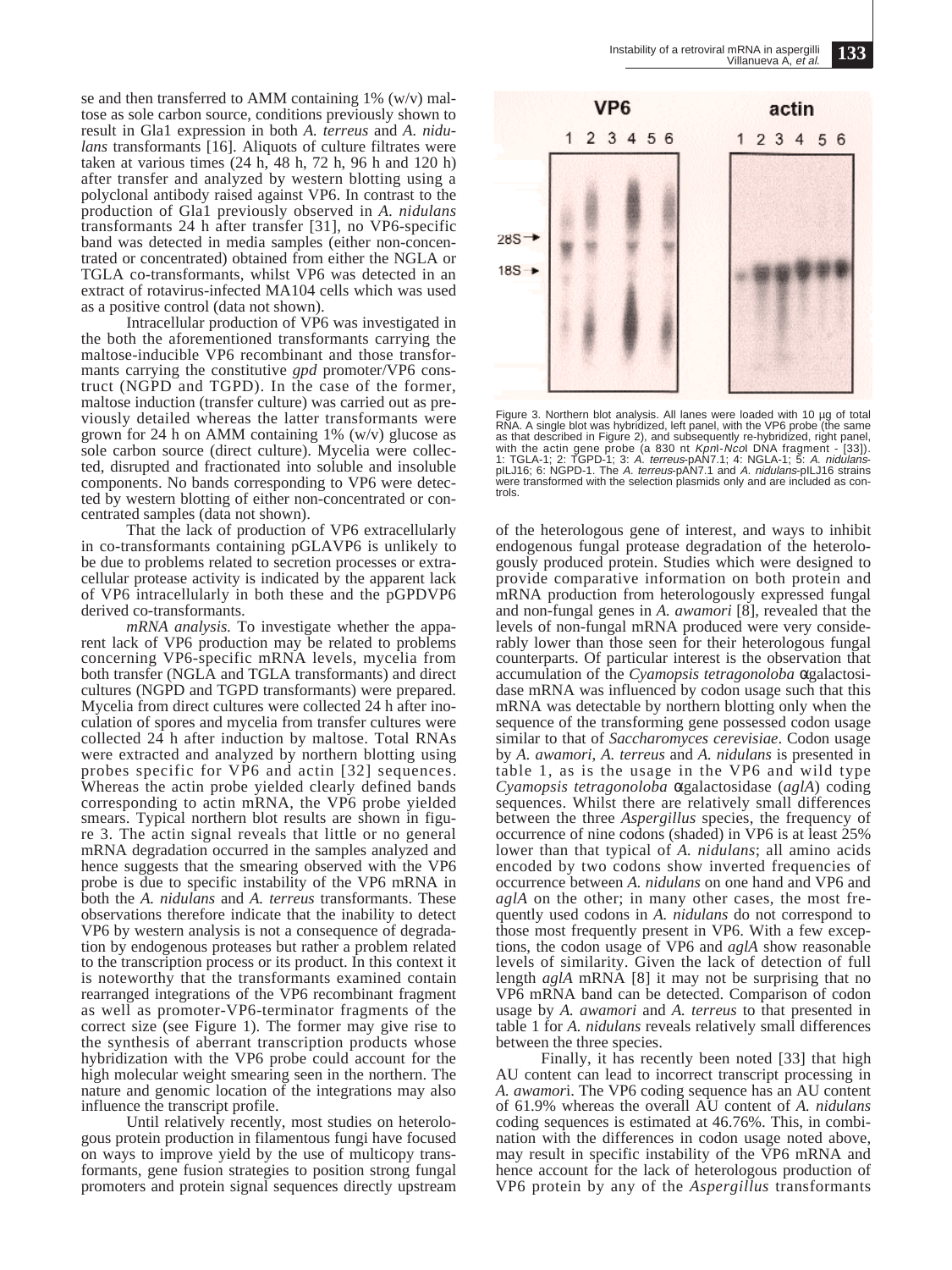Table 1. Comparison of codon usage. The percentage usage of each codon for each amino acid is presented. Codons whose frequency of use in the VP6 CDS<br>is less than 25% of overall use in A. *nidulans* are shaded. The columns

| <b>AMINO ACID</b> | CODON                                                | % A.nidulans                                   | % A. terreus                                      | % A. awamori                                          | % VP6                                          | % aglA                                             |
|-------------------|------------------------------------------------------|------------------------------------------------|---------------------------------------------------|-------------------------------------------------------|------------------------------------------------|----------------------------------------------------|
| Ala               | <b>GCA</b><br>GCC<br>GCG<br>GCU                      | 18.9<br>32.6<br>20.4<br>28.1                   | 17.4<br>41.0<br>23.5<br>18.1                      | 15.0<br>31.5<br>16.0<br>37.5                          | 55.6<br>7.4<br>3.7<br>33.3                     | 51.4<br>8.6<br>$\mathbf 0$<br>40.0                 |
| Arg               | AGA<br>AGG<br><b>CGA</b><br>CGC<br>CGG<br>CGU        | 9.7<br>9.4<br>16.4<br>27.6<br>16.9<br>20.0     | $\frac{8.2}{3.8}$<br>11.0<br>35.7<br>24.3<br>17.0 | 9.6<br>6.4<br>19.1<br>27.7<br>17.0<br>20.2            | 68.0<br>24.0<br>4.0<br>4.0<br>$\mathbf 0$<br>0 | 50.0<br>25.0<br>12.5<br>$_{\rm 0}^{\rm 0}$<br>12.5 |
| Asn               | AAC                                                  | 63.7                                           | 65.9                                              | 65.6                                                  | 32.4                                           | 24.0                                               |
|                   | AAU                                                  | 36.3                                           | 34.1                                              | 34.4                                                  | 67.6                                           | 76.0                                               |
| Asp               | GAC                                                  | 52.9                                           | 56.1                                              | 51.8                                                  | 44.4                                           | 25.9                                               |
|                   | GAU                                                  | 47.1                                           | 46.9                                              | 48.2                                                  | 55.6                                           | 74.1                                               |
| Cys               | <b>UGC</b>                                           | 63.2                                           | 60.0                                              | 60.6                                                  | 33.3                                           | 28.6                                               |
|                   | UGU                                                  | 36.8                                           | 40.0                                              | 39.4                                                  | 66.7                                           | 71.4                                               |
| Gln               | CAA                                                  | 37.8                                           | 26.6                                              | 29.0                                                  | 77.8                                           | 90.0                                               |
|                   | CAG                                                  | 62.2                                           | 63.4                                              | 71.0                                                  | 22.2                                           | 10.0                                               |
| Glu               | GAA                                                  | 41.1                                           | 39.5                                              | 44.6                                                  | 61.1                                           | 68.0                                               |
|                   | GAG                                                  | 58.9                                           | 60.5                                              | 55.4                                                  | 38.9                                           | 32.0                                               |
| Gly               | <b>GGA</b>                                           | 21.5                                           | 23.1                                              | 17.1                                                  | 57.9                                           | 57.9                                               |
|                   | GGC                                                  | 34.8                                           | 45.3                                              | 41.2                                                  | 15.8                                           | 10.5                                               |
|                   | GGG                                                  | 14.9                                           | 14.8                                              | 7.5                                                   | 10.5                                           | 10.5                                               |
|                   | GGU                                                  | 28.8                                           | 16.8                                              | 34.2                                                  | 15.8                                           | 21.0                                               |
| His               | CAC                                                  | 54.5                                           | 60.3                                              | 55.2                                                  | 16.7                                           | 44.5                                               |
|                   | CAU                                                  | 45.5                                           | 39.7                                              | 44.8                                                  | 83.3                                           | 55.5                                               |
| lle               | <b>AUA</b>                                           | 10.8                                           | 2.4                                               | 10.3                                                  | 28.6                                           | 34.8                                               |
|                   | <b>AUC</b>                                           | 52.4                                           | 65.2                                              | 50.5                                                  | 14.3                                           | 13.0                                               |
|                   | AUU                                                  | 36.8                                           | 32.4                                              | 39.2                                                  | 57.1                                           | 52.2                                               |
| Leu               | <b>CUA</b><br>CUC<br>CUG<br>CUU<br>CUU<br>UUG        | 9.5<br>25.6<br>23.1<br>$^{21.2}_{5.9}$<br>14.7 | 4.2<br>24.7<br>39.4<br>$^{13.2}_{2.3}$<br>16.5    | $\frac{8.5}{25.6}$<br>33.5<br>$^{18.2}_{2.3}$<br>11.9 | 25.7<br>11.4<br>5.8<br>11.4<br>20.0<br>25.7    | 16.1<br>0<br>16.1<br>12.9<br>35.5<br>19.4          |
| Lys               | AAA                                                  | 32.4                                           | 24.2                                              | 32.9                                                  | 75.0                                           | 52.6                                               |
|                   | AAG                                                  | 67.6                                           | 75.8                                              | 67.1                                                  | 25.0                                           | 47.4                                               |
| Met               | AUG                                                  | 100                                            | 100                                               | 100                                                   | 100                                            | 100                                                |
| Phe               | <b>UUC</b><br>UUU                                    | 65.1<br>34.9                                   | 76.0<br>24.0                                      | 71.6<br>28.4                                          | 30.8<br>69.2                                   | 50.0<br>50.0                                       |
| Pro               | <b>CCA</b><br><b>CCC</b><br>CCG<br>CCU               | $^{22.2}_{26.7}$<br>22.8<br>28.3               | $\frac{13.2}{32.7}$<br>35.1<br>19.0               | 15.0<br>29.0<br>23.0<br>33.0                          | 71.4<br>4.8<br>14.3<br>9.5                     | 42.9<br>7.1<br>0<br>50.0                           |
| Ser               | AGC<br>AGU<br><b>UCA</b><br>UCC<br>UCG<br>UCG<br>UCU | 19.0<br>11.3<br>14.1<br>20.3<br>16.6<br>18.7   | 18.5<br>11.7<br>8.7<br>27.2<br>18.3<br>15.6       | 26.5<br>12.3<br>6.4<br>20.6<br>$14.2$<br>$20.0$       | 3.8<br>14.8<br>40.7<br>7.4<br>14.8<br>18.5     | 18.4<br>26.3<br>28.9<br>10.5<br>0<br>$15.\bar{8}$  |
| Thr               | <b>ACA</b>                                           | 21.3                                           | 10.2                                              | 10.9                                                  | 46.4                                           | 47.7                                               |
|                   | <b>ACC</b>                                           | 32.7                                           | 42.9                                              | 48.1                                                  | 3.6                                            | 9.5                                                |
|                   | <b>ACG</b>                                           | 20.7                                           | 27.8                                              | 13.8                                                  | 7.1                                            | 9.5                                                |
|                   | <b>ACU</b>                                           | 25.3                                           | 19.1                                              | 27.2                                                  | 42.9                                           | 33.3                                               |
| Trp               | <b>UGG</b>                                           | 100                                            | 100                                               | 100                                                   | 100                                            | 100                                                |
| Tyr               | <b>UAC</b>                                           | 63.2                                           | 71.8                                              | 77.0                                                  | 40.0                                           | 15.4                                               |
|                   | <b>UAU</b>                                           | 36.8                                           | 28.2                                              | 23.0                                                  | 60.0                                           | 84.6                                               |
| Val               | <b>GUA</b><br>GUC<br>GUG<br>GUU                      | 9.2<br>38.2<br>23.7<br>28.9                    | $3.5\,$<br>45.4<br>36.0<br>15.1                   | 6.0<br>33.1<br>35.0<br>25.9                           | 29.7<br>14.8<br>33.3<br>22.2                   | 16.7<br>12.5<br>16.7<br>54.2                       |

analyzed.

*This work was supported by grant 108994/1030 from IMPIVA (Generalitat Valenciana). A.P. MacCabe was the recipient of an EC Biotechnology Program fellowship (BIO2-CT94-8136).*